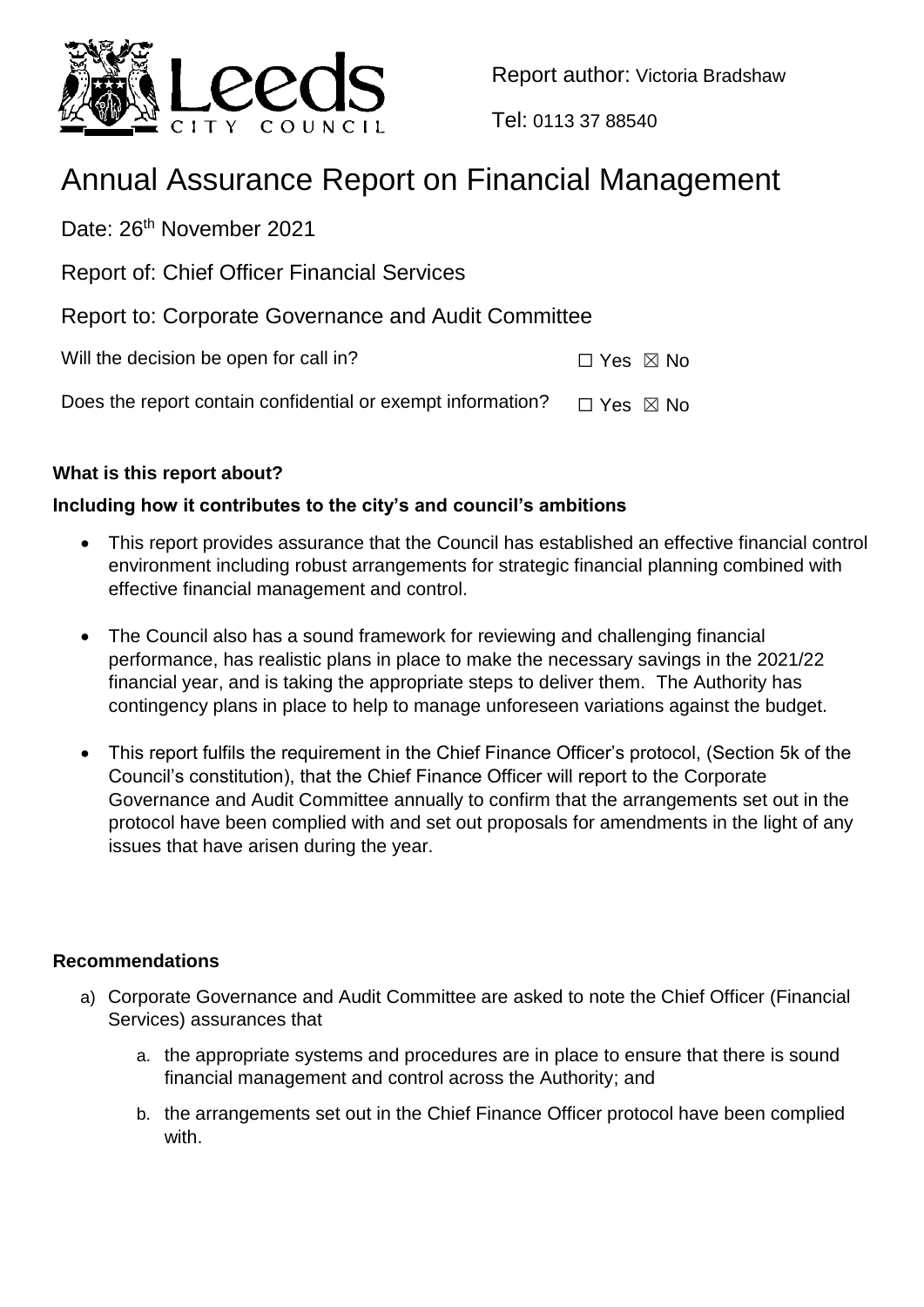## **Why is the proposal being put forward?**

- 1 The terms of reference of the Corporate Governance & Audit Committee require the Committee to consider the adequacy of the Council's policies and practices to ensure compliance with statutory guidance and the adequacy of the Council's corporate governance arrangements.
- 2 This report provides assurance to the committee that the Council has in place effective and robust arrangements for financial planning, financial control and other financial management activities.
- 3 The report includes confirmation of compliance with the requirements of the Chief Finance Officer's protocol.

## **What impact will this proposal have?**

| <b>Wards affected:</b>            |     |      |
|-----------------------------------|-----|------|
| Have ward members been consulted? | Yes | ⊠ No |

- 4 Given the financial challenges facing the Council both currently and in the medium-term, it is essential that we continue to ensure that we have in place appropriate arrangements around financial performance, strategic financial planning, financial governance and financial control. This report outlines;
	- The key systems, controls and procedures,
	- New developments and improvements which have been put in place,
	- New developments in the near future
	- New risks and any issues arising.
- 5 The Responsible Financial Officer has established an effective overall financial control environment framework for financial planning and exercises effective financial management and control which, in her opinion, discharge both her statutory responsibilities and are consistent with the Chief Financial Officer protocol which forms part of the Council's constitution.
- 6 The report provides assurance that the financial control and financial governance arrangements in place are fit for purpose, up to date and embedded across the organisation.

# **What consultation and engagement has taken place?**

- 7 This report is provided for information and has not therefore been subject to consultation.
- 8 Arrangements for consultation and engagement in respect of the system of internal control for financial management are set out in appendix 1 attached.

# **What are the resource implications?**

- 9 The financial challenges faced by the Council resulting from the COVID-19, and the requirement to address these so that a balanced budget can be delivered, has re-enforced the need for the Council's financial position to be robust, resilient and sustainable and that it has a sufficient level of reserves available to deal with any future unforeseen circumstances. This requirement underpins the Council's Medium Term Financial Strategy 2022/23 – 2026/27 which was agreed at Executive Board in September 2021. The Medium 2021/22 Revenue and Council Tax report projected that the Council's general reserve would be £43.7m m by 2026/27.
- 10 Recognising the financial challenges identified through the currently approved Medium Term Financial Strategy, Support Services functions are working more collaboratively to both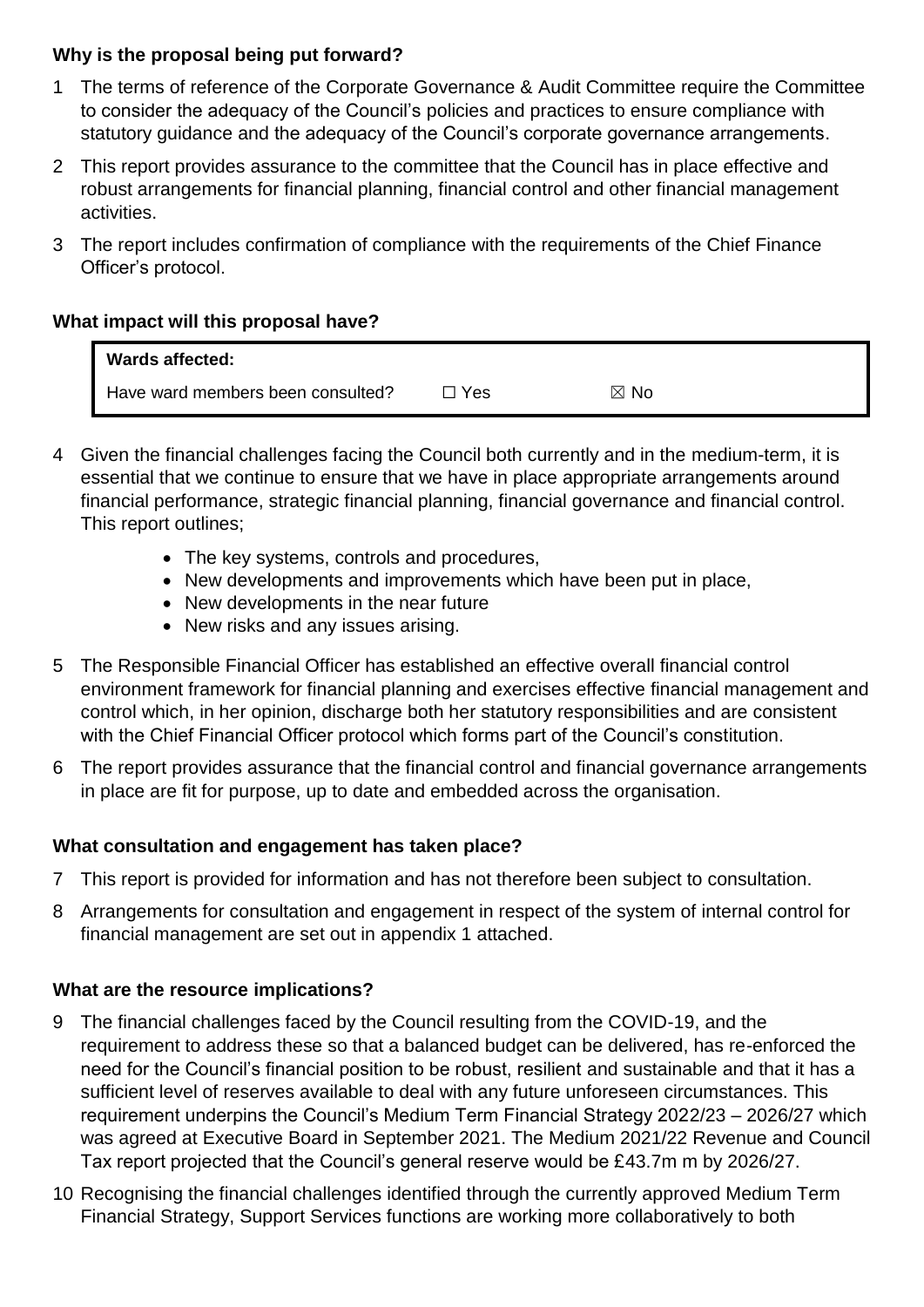maximise the resources that are available to the Council whilst at the same time supporting services to ensure that they achieve value for money.

## **What are the legal implications?**

- 11 Section 151 of the Local Government Act 1972 requires local authorities to make arrangements for the proper administration of their financial affairs and appoint a Chief Financial Officer have responsibility for those arrangements.
- 12 The Accounts and Audit Regulations 2015 came into force on the 1st April 2015 and set out the responsibility for internal control, the published accounts and audit.
- 13 Appendix 1 to this report sets out how the Council meets these statutory requirements.

# **What are the key risks and how are they being managed?**

- 14 It is clear that the current and future financial climate for local government represents a significant risk to the Council's priorities and ambitions, and that the impact of COVID-19 has added to the financial challenges faced by the Council. The Council continues to make every effort possible to protect the front line delivery of services, and whilst we have been able to successfully respond to the financial challenge so far, it is clear that the position is becoming more difficult to manage and it will be increasingly difficult over the coming years to maintain current levels of service provision without changes in the way the Council operates.
- 15 Recognising the significant financial challenges facing the Council especially when account is taken of the ongoing financial impact of COVID-19, it is critical that the Council has in place sound arrangements for financial management. The statement of internal control attached at appendix 1 demonstrates the arrangements in place to meet these risks.
- 16 In the past couple of years a number of high profile local authorities ran into significant financial difficulties. Some of these authorities issued Section 114 notices because in the view of the Section 151 officer the Council was at risk of not being able to balance its budget, whilst others, rather than issue a Section 114 notice, sought a capitalisation directive from the Government. As a result of this all local authorities are under increased scrutiny to demonstrate that they have appropriate governance arrangements in place to manage their financial affairs. This report forms part of that re-assurance to members with regards to the Council's financial management and control arrangements.

#### **Does this proposal support the council's three Key Pillars?**

 $\boxtimes$  Inclusive Growth  $\boxtimes$  Health and Wellbeing  $\boxtimes$  Climate Emergency

- 17 Supporting the Best Council Plan the 2021/22 budget recognises the Council's ambition to be the best city by being a strong economy and a compassionate city as well as achieving it best City priorities. Financial Services have a key role to play in this around supporting the Council to realise its ambitions. As well as there being the continued focus upon value for money, the approved budget means that the Council can target its resources to drive inclusive economic growth, promote health and wellbeing, tackle deprivation and other deep-rooted challenges to improve the quality of life for our residents.
- 18 The Best Council Plan's ambitions, outcomes and priorities underpin the 2021/22 budget and have been used to ensure that the Council's financial resources are directed towards its policies and priorities and, conversely, that these policies and priorities themselves are affordable. Spending money wisely is one of the core Council's values, with the priority being for Directorates and services to keep within their budgets. Ensuring that the Council has appropriate financial management systems and procedures in place is clearly a key aspect and